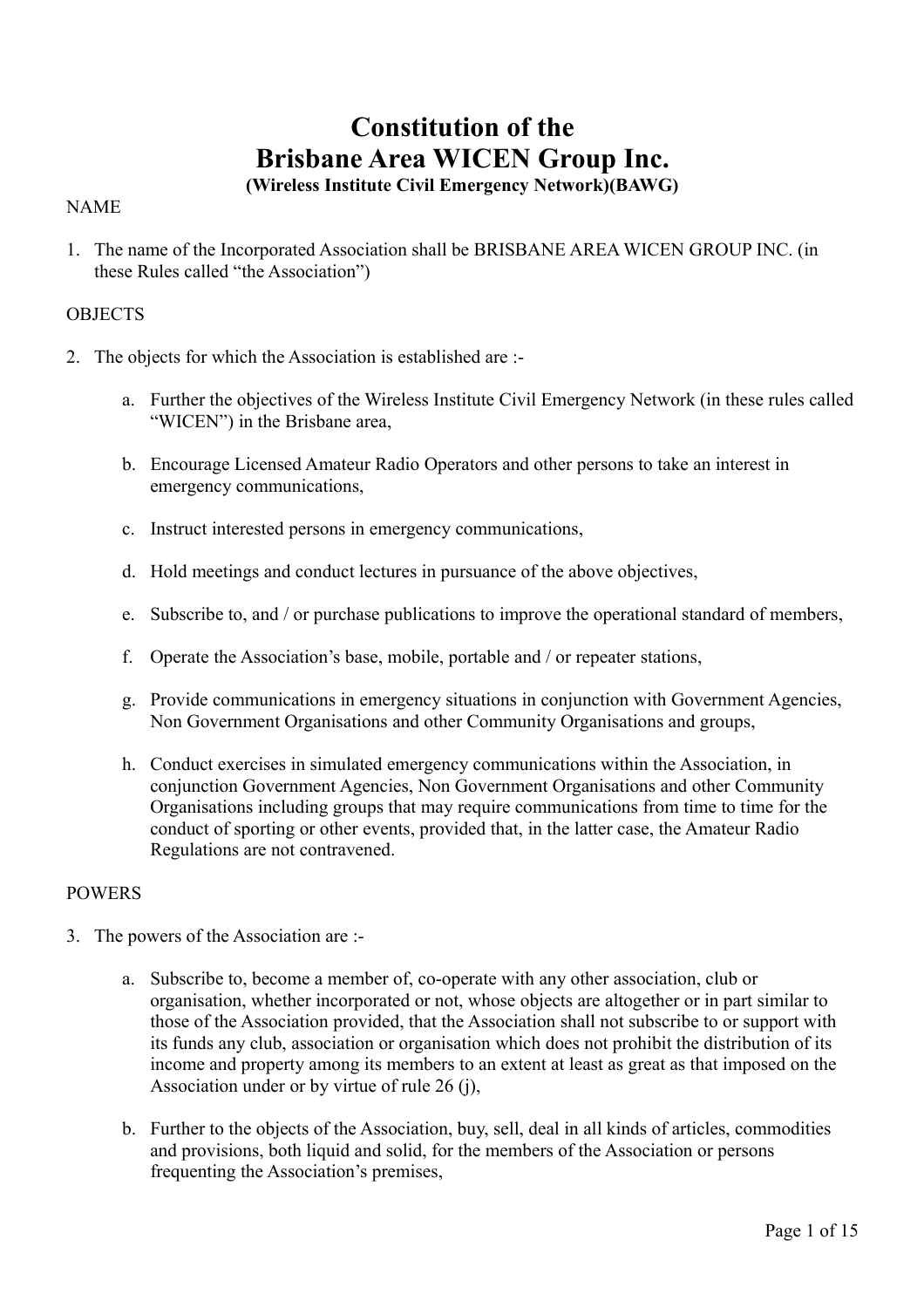- c. Purchase, take or lease in exchange, hire and otherwise acquire any lands, buildings, easements or property, real and personal, including any rights or privileges which may be requisite for the purposes of, or capable of being conveniently used in connection with, any of the objects of the Association. Provided that in case, the Association shall take or hold any property which may be subject to any trusts, the Association shall only deal with the same in such manner as is allowed by law having regard to such trusts,
- d. Enter into arrangements with any Government or Authority that are incidental or, conducive to the attainment of the objects and the exercise of the powers of the Association; to obtain from any such Government or Authority all rights, privileges and concessions which the Association may think it desirable to obtain; and to carry out, exercise and comply with such arrangements, rights, privileges and concessions,
- e. Appoint, employ, remove or suspend such managers, clerks, secretaries, servants, workmen and other persons as may be necessary or convenient for the purposes of the Association,
- f. Remunerate any person or body corporate for services rendered, or to be rendered, and whether by way of brokerage or otherwise in placing or assisting to place or guaranteeing the placing of any unsecured notes, debentures or other securities of the Incorporated Association or in the furtherance of its objects,
- g. Construct, improve, maintain, develop, work, manage, carry out, alter or control any houses, buildings, grounds, works or conveniences which may seem calculated directly or indirectly to advance the Association's interests, and to contribute to, subsidise or otherwise assist and take part in the construction, improvement, maintenance, development, working, management, carrying out, alteration or control thereof,
- h. Invest and deal with the money of the Association not immediately required in such manner as may from time to time be thought fit,
- i. Take, or otherwise acquire, hold shares, debentures or other securities of any company or body corporate,
- j.
- j.i. Furtherance of the objects of the Association, to lend and advance money or give credit to any person or body corporate.
- j.ii. Guarantee and give guarantees or indemnities for the payment of money or the performance of contracts or obligations by any person or body corporate, and otherwise to assist any person or body corporate,
- k.
- k.i. Borrow or raise money, either alone or jointly with any other person or legal entity in such manner as may be thought proper and whether upon fluctuating advance account or overdraft or otherwise to represent or secure any moneys.
- k.ii. Further advances, borrowed or to be borrowed alone or with others as aforesaid by notes secured or unsecured, debentures or debenture stock perpetual or otherwise.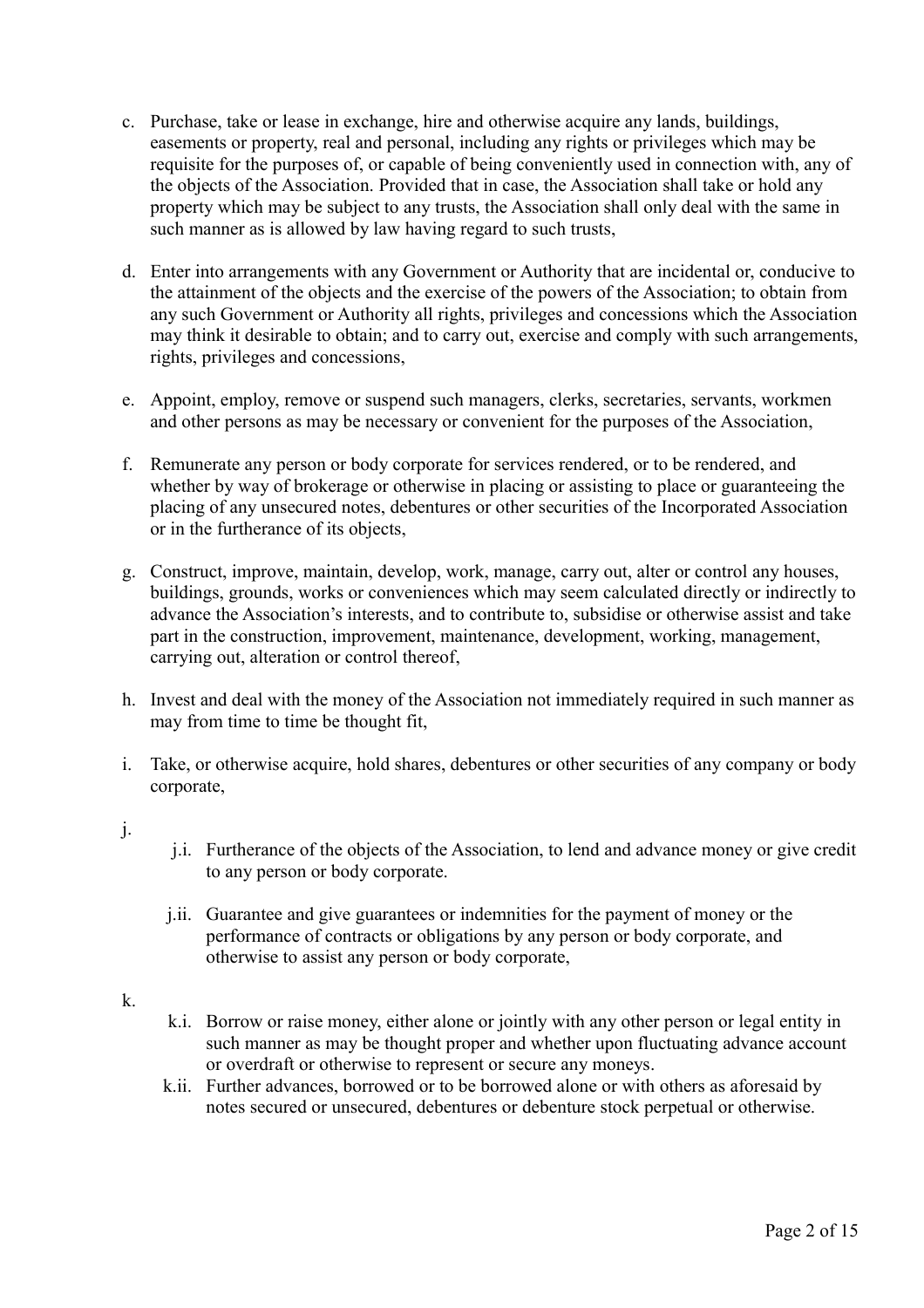- k.iii. By mortgage, charge, lien or other security upon the whole or any part of the Incorporated Association's property or assets present or future and to purchase, redeem or pay-off any such securities,
- l. Draw, make, accept, endorse, discount, execute and issue promissory notes, bills of exchange, bills of lading and other negotiable or transferable instruments,
- m. Further of the objects of the Association to sell, improve, manage, develop, exchange, lease, dispose of, turn to account or otherwise deal with all or part of the property and rights of the Association,
- n. Take or hold mortgages, liens or charges, to secure payment of the purchase price, or any unpaid balance of the purchase price, of any part of the Association's property of whatsoever kind sold by the Association, or any money due to the Association from purchasers and others,
- o. Take any gift of property whether subject to any special trust or not, for any one or more of the objects of the Association but subject always to the proviso in sub-rule 3(d),
- p. Initiate such steps by personal or written appeals, public meetings or otherwise, as may from time to time be deemed expedient, for the purpose of procuring contributions to the funds of the Association, in the shape of donations, annual subscriptions or otherwise,
- q. Print and publish any newspapers, periodicals, books or leaflets that the Association may think desirable for the promotion of its objects,
- r. Advance the objects of the Association to amalgamate with any one or more Incorporated Associations having objects altogether or in part similar to those of the Association and which shall prohibit the distribution of its or their income and property among its or their members to an extent at least as great as that imposed upon the Association under or by virtue of rule 26 (j),
- s. Continue the objects of the Association to purchase or otherwise acquire and undertake all or any part of the property, assets, liabilities and engagements of any one or more of the incorporated associations with which the Association is authorised to amalgamate,
- t. Enhance the objects of the Association to transfer all or any part of the property, assets, liabilities and engagements of the Association to any one or more of the Incorporated Associations with which the Association is authorised to amalgamate,
- u. Make donations for patriotic, charitable or community purposes,
- v. Transact any lawful business in aid of the Commonwealth of Australia in the prosecution of any war in which the Commonwealth of Australia is engaged,
- w. Do all such other things as are incidental or conducive to the attainment of the objects and the exercise of the powers of the Association.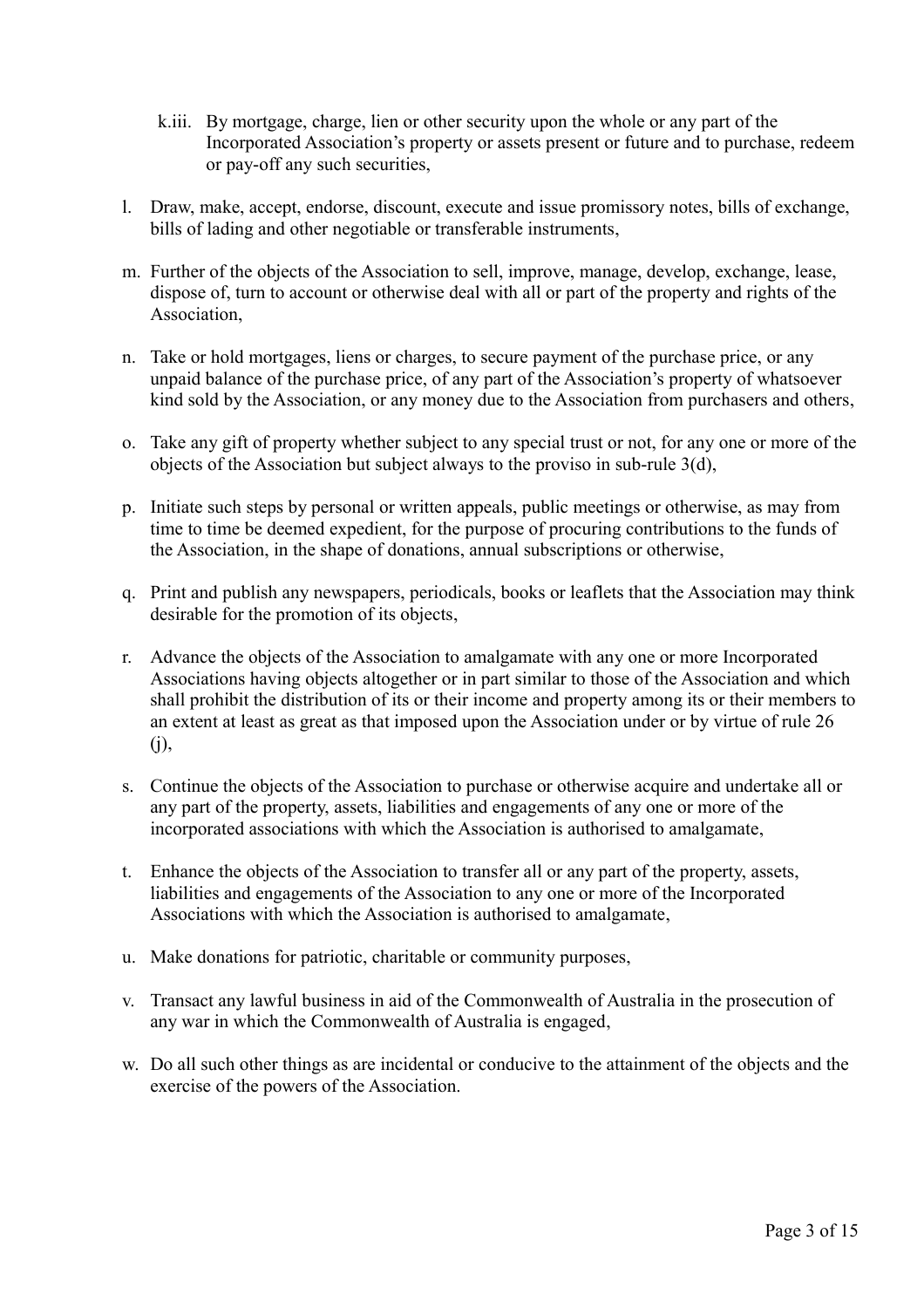## CLASSES OF MEMBERS

- 4.
- a. The membership of the Association shall consist of Ordinary members, and any of the following classes of members:
	- a.i. Associate members.
	- a.ii. Life members.
	- a.iii. Honorary members.
- b. The number of Ordinary members shall be unlimited and in the opinion of the Management Committee, shall
	- b.i. Have demonstrated competence in message handling, And / Or
	- b.ii. Have a commitment to the objects of the Association.
- c. The number of Associate members shall not exceed the number of Ordinary members, and may be any person who is interested in emergency communications.
- d. Associate members are not entitled to vote at any meeting of the Association.
- e. The number of Life members who may be appointed in any one financial year shall be limited to two, and to qualify for appointment, a member must have rendered outstanding service to the Association. Appointment to Life Membership shall be made pursuant to a recommendation of the Management Committee, subsequently ratified by a majority of members present and entitled to vote at an Annual or Extraordinary General Meeting of the Association.
- f. Honorary members may be any person who volunteers to assist, or who is requested to do so, in any real or simulated emergency or exercise, and who, in the case of an operator, is in the opinion of the Net Controller, sufficiently trained in message handling. Honorary membership terminates when the person signs off with the Net Controller at the termination of the emergency or exercise.

#### **MEMBERSHIP**

5.

Every applicant for all classes of membership of the Association shall be proposed by one member of the Association and seconded by another member. The application for membership shall be made in writing, signed by the applicant, proposer and seconder, and shall be in such form as the Management Committee from time to time prescribes.

#### MEMBERSHIP FEES.

- 6.
- a. The membership fee for each class of membership shall be such sum as the members shall determine from time to time at any general meeting.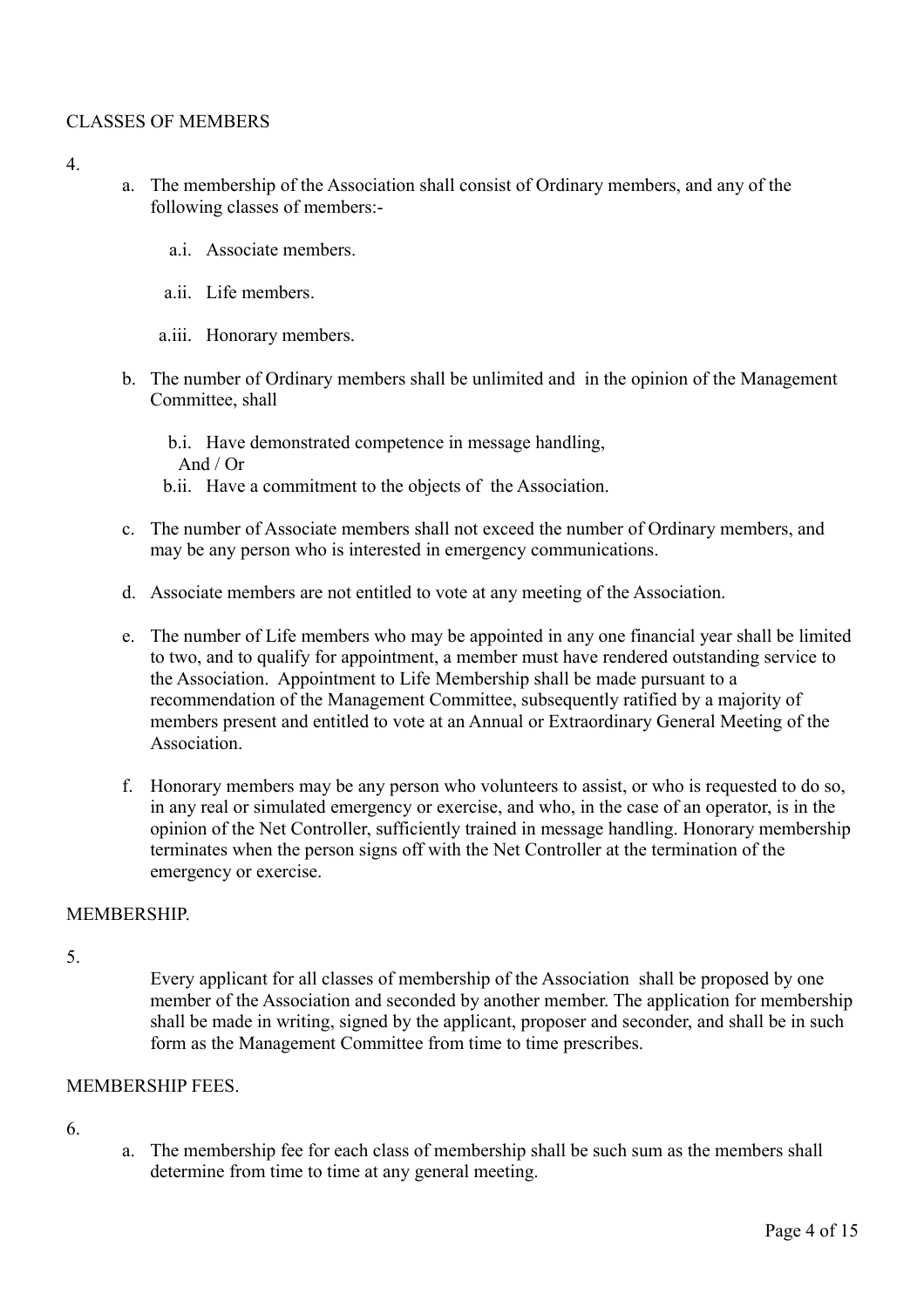- b. The membership fees for each class of membership shall be payable at such time and in such manner as the Management Committee determines.
- c. The membership fee for Associate members shall not exceed fifty percent of the fee for ordinary members.
- d. Should it be deemed necessary, the Annual General Meeting may determine that a special levy be instituted for the following year, provided that such levy shall not exceed the annual fee for ordinary members.
- e. The Annual General Meeting may determine the fee, if any, that shall be charged as an entry fee for new members, and those renewing membership after a lapse of more than six months.
- f. All annual fees become due and payable on the first day of July in each year and provided that the prescribed fees are paid before the first day of October of the same year, the member shall be deemed to be financial.
- g. The membership year shall be from the first day of July to the last day of June the following year.

## ADMISSION AND REJECTION OF MEMBERS.

- 7.
- a. At the next meeting of the Management Committee after the receipt of any application and the fee applicable for any class of membership, such application shall be considered by the Management Committee, who shall determine upon the admission or rejection of the applicant.
- b. Any applicant who receives a majority of the votes of the members of the Management Committee present at the meeting at which such application is being considered shall be accepted as a member to the class of membership applied.
- c. Upon the acceptance or rejection of an application for any class of membership, the Secretary shall forthwith give the applicant notice in writing of such acceptance or rejection.

## TERMINATION OF MEMBERSHIP.

- 8.
- a. A member may resign from the Association at any time by giving notice in writing to the Secretary. Such resignation shall take effect at the time such notice is received by the Secretary unless a later date is specified in the notice when it shall take effect on that later date
- b. If a member  $$ 
	- b.i. Is convicted of an indictable offence, or
	- b.ii. Fails to comply with any of the provisions of these Rules, or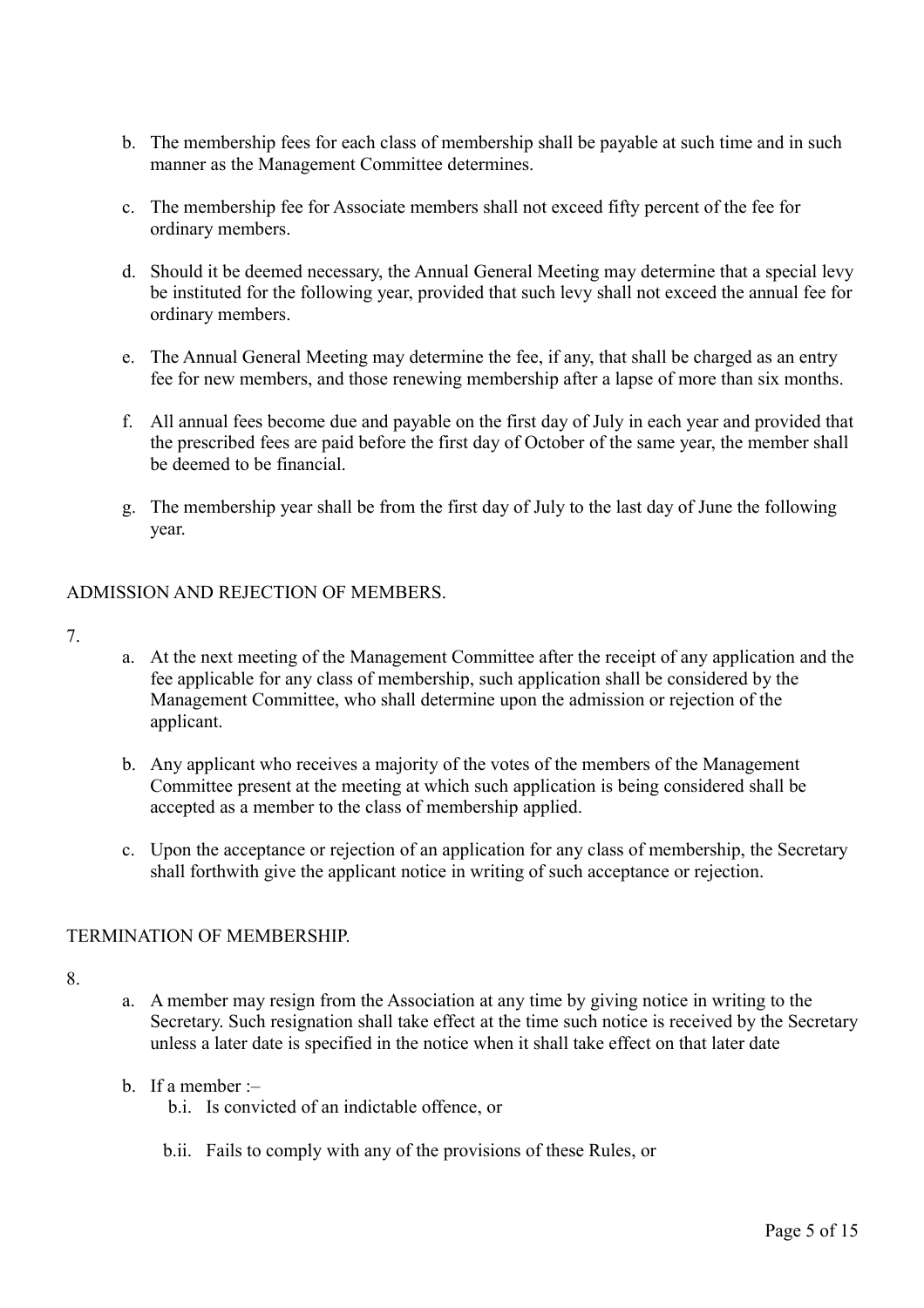- b.iii. Has membership fees in arrears of three months or more, or
- b.iv. Conducts themselves in a manner injurious or prejudicial to the character or interests of the Association,

The Management Committee shall consider whether their membership shall be terminated.

c. The member concerned shall be given a full and fair opportunity of presenting their case and if the Management Committee resolves to terminate their membership it shall instruct the Secretary to advise the member in writing accordingly.

## APPEAL AGAINST THE REJECTION OR TERMINATION OF MEMBERSHIP.

#### $\mathbf{Q}$

- a. A person whose application has been rejected or whose membership has been terminated may within one month of receiving written notification thereof, lodge with the Secretary written notice of their intention to appeal against the decision of the Management Committee.
- b. Upon receipt of a notification of intention to appeal against rejection or termination of membership, the Secretary shall convene, within three months of the date of receipt by their of such notice, a general meeting to determine the appeal. At any such meeting the applicant shall be given the opportunity to completely present their case and the Management Committee or those members thereof who rejected the application for membership or terminated the membership subsequently shall likewise have the opportunity of presenting its or their case. The appeal shall be determined by the vote of the members present at such meeting.
- c. Where a person whose application is rejected, does not appeal against the decision of the Management Committee within the time prescribed by these rules or so appeals but the appeal is unsuccessful, the Secretary shall forthwith refund the amount of any fee paid.

#### REGISTER OF MEMBERS.

10.

- a. The Management Committee shall cause a register to be kept in which shall be entered the names and residential addresses of all persons admitted to membership of the Association and the dates of their admission.
- b. Particulars shall also be entered into the register of deaths, resignations, terminations and reinstatements of membership and any further particulars as the Management Committee or the members at any general meeting may require from time to time.
- c. The register shall be open for inspection at all reasonable times by any member who previously applies to the Secretary for such inspection.

## MEMBERSHIP OF THE MANAGEMENT COMMITTEE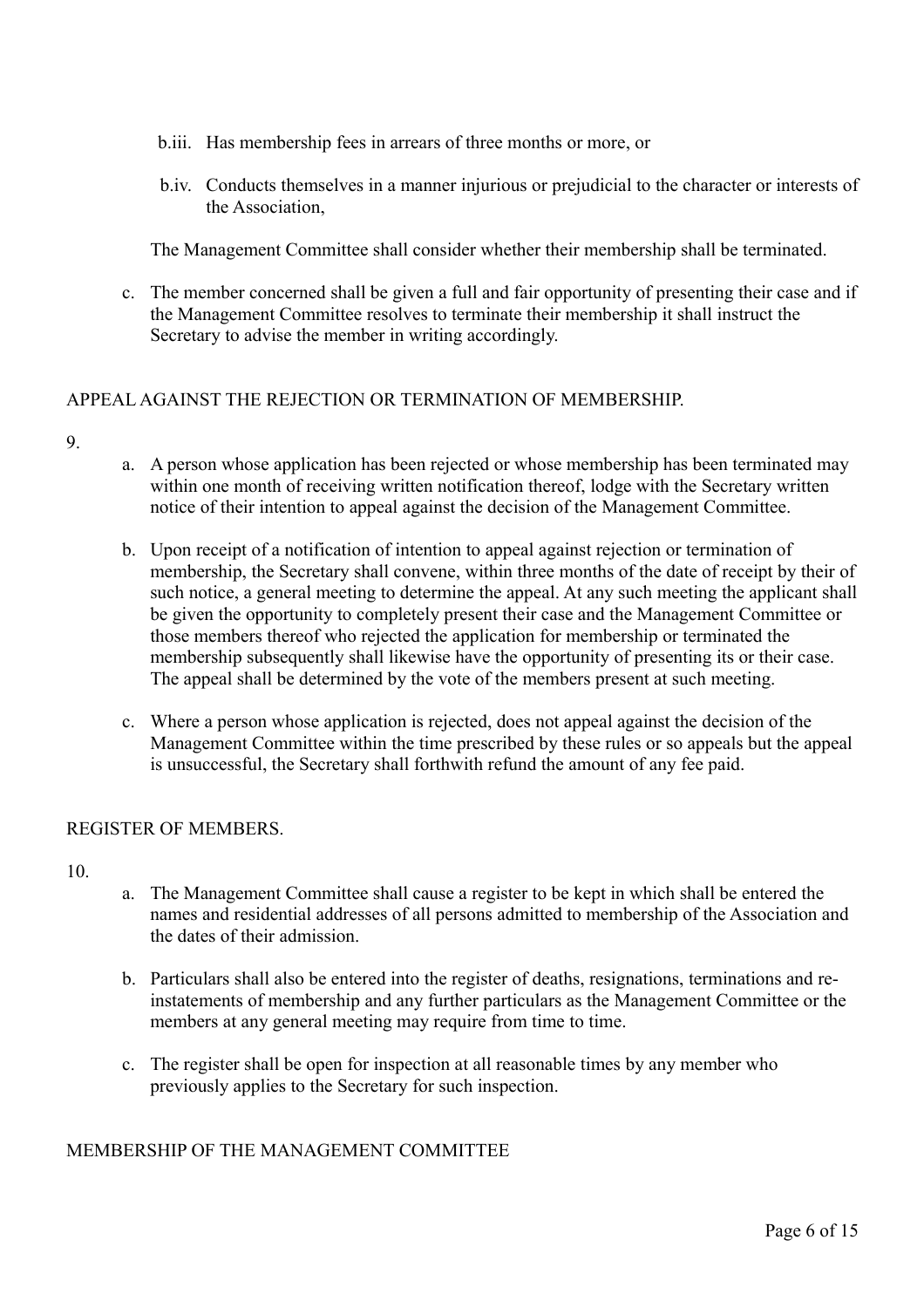- 11.
- a. The Management Committee of the Association shall consist of a President, Vice President, Secretary, Treasurer all of whom shall be members of the Association, and such number of other members as the members of the Association at any general meeting may from time to time elect or appoint.
- b. At the Annual General Meeting of the Association, all the members of the Management Committee for the time being shall retire from office, but shall be eligible upon nomination for re-election.
- c. The election of officers and other members of the Management Committee shall take place in the following manner :–
	- c.i. Any two members of the Association shall be at liberty to nominate any other member to serve as an officer or other member of the Management Committee,
	- c.ii. The nomination, which shall be in writing and signed by the member and their proposer and seconder, shall be lodged with the Secretary at least fourteen days before the Annual General Meeting at which the election is to take place,
	- c.iii. A list of the candidates' names in alphabetical order, with the proposers' and seconders' names, shall be posted in a conspicuous place in the office or usual place of meeting of the Association for at least seven days immediately preceding the Annual General Meeting,
	- c.iv. Balloting lists shall be prepared (if necessary) containing the names of the candidates in alphabetical order, and each member present at the Annual General Meeting shall be entitled to vote for any number of such candidates not exceeding the number of vacancies,
	- c.v. Should at the commencement of such meeting there be an insufficient number of candidates nominated, nominations may be taken from the floor of the meeting.
- d. Any member of the Management Committee may resign from membership of the Management Committee at any time by giving notice in writing to the Secretary but such resignation shall take effect at the time such notice is received by the Secretary unless a later date is specified in the notice when it shall take effect on that later date or such member may be removed from office at a general meeting of the Association where that member shall be given the opportunity to fully present their case. The question of removal shall be determined by the vote of the members present at such a general meeting.

# VACANCIES ON THE MANAGEMENT COMMITTEE.

- 12.
- a. The Management Committee shall have power at any time to appoint any member of the Association to fill any casual vacancy on the Management Committee until the next Annual General Meeting.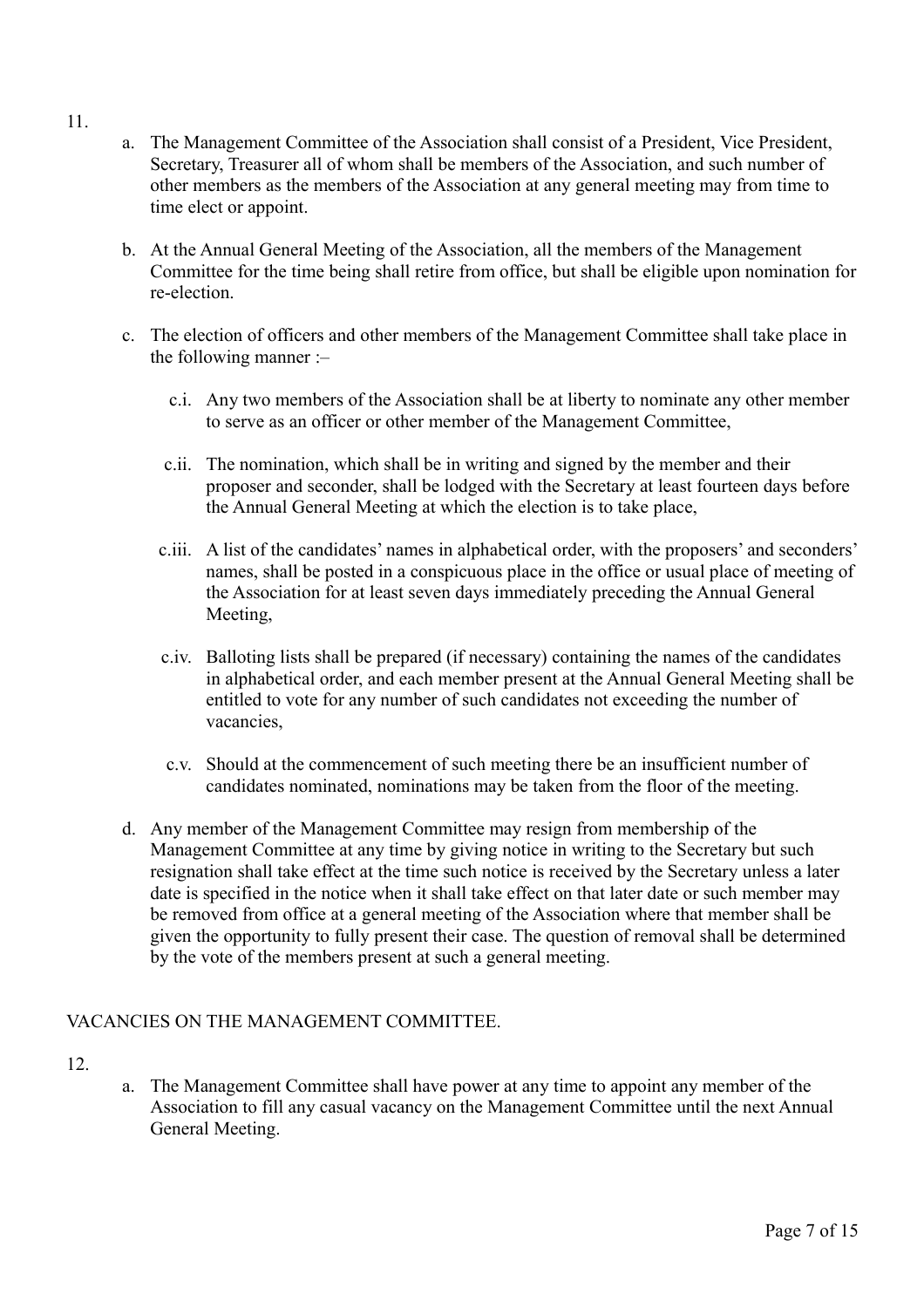b. The continuing members of the Management Committee may act notwithstanding any casual vacancy in the Management Committee, but if and so long as their number is reduced below the number fixed by or pursuant to these Rules as the necessary quorum of the Management Committee, the continuing member or members may act for the purpose of increasing the number of members of the Management Committee to that number or of summoning a general meeting of the Association, but for no other purpose.

## FUNCTIONS OF THE MANAGEMENT COMMITTEE.

#### 13.

- a. Except as otherwise provided by these Rules and subject to the resolutions of the members of the Association carried at any general meeting, the Management Committee :
	- a.i. Shall have the general control and management of the administration of the affairs, property and funds of the Association, and
	- a.ii. Shall have the authority to interpret the meaning of these Rules and any matter relating to the Association on which these rules are silent.
- b. The Management Committee may exercise all the powers of the Association :
	- b.i. Borrow or raise or secure the payment of money in such manner as the members of the Association may think fit and secure the same or the payment or performance of any debt, liability, contract, guarantee or other engagement incurred or to be entered into by the Association in any way and in particular by the issue of debentures, perpetual or otherwise, charged upon all or any of the Association's property, both present and future, and to purchase, redeem or pay off any such securities.
	- b.ii. Borrow money from members at a rate of interest not exceeding interest at the rate for the time being charged by bankers in Brisbane, Queensland, Australia, for overdrawn accounts on money lent, whether the term of the loan be short or long, and to mortgage or charge its property or any part thereof and to issue debentures and other securities, whether outright or as security for any debt, liability or obligation of the Association, and to pay off any such securities, and
	- b.iii. Invest in such manner as the members of the Association may from time to time determine.

## MEETINGS OF THE MANAGEMENT COMMITTEE.

- a. The Management Committee shall meet at least six times per annum to exercise its functions.
- b. A special meeting of the Management Committee shall be convened by the Secretary on the requisition in writing signed by not less than one-third of the members of the Management Committee, which requisition shall clearly state the reasons why such special meeting is being convened and the nature of the business to be transacted thereat.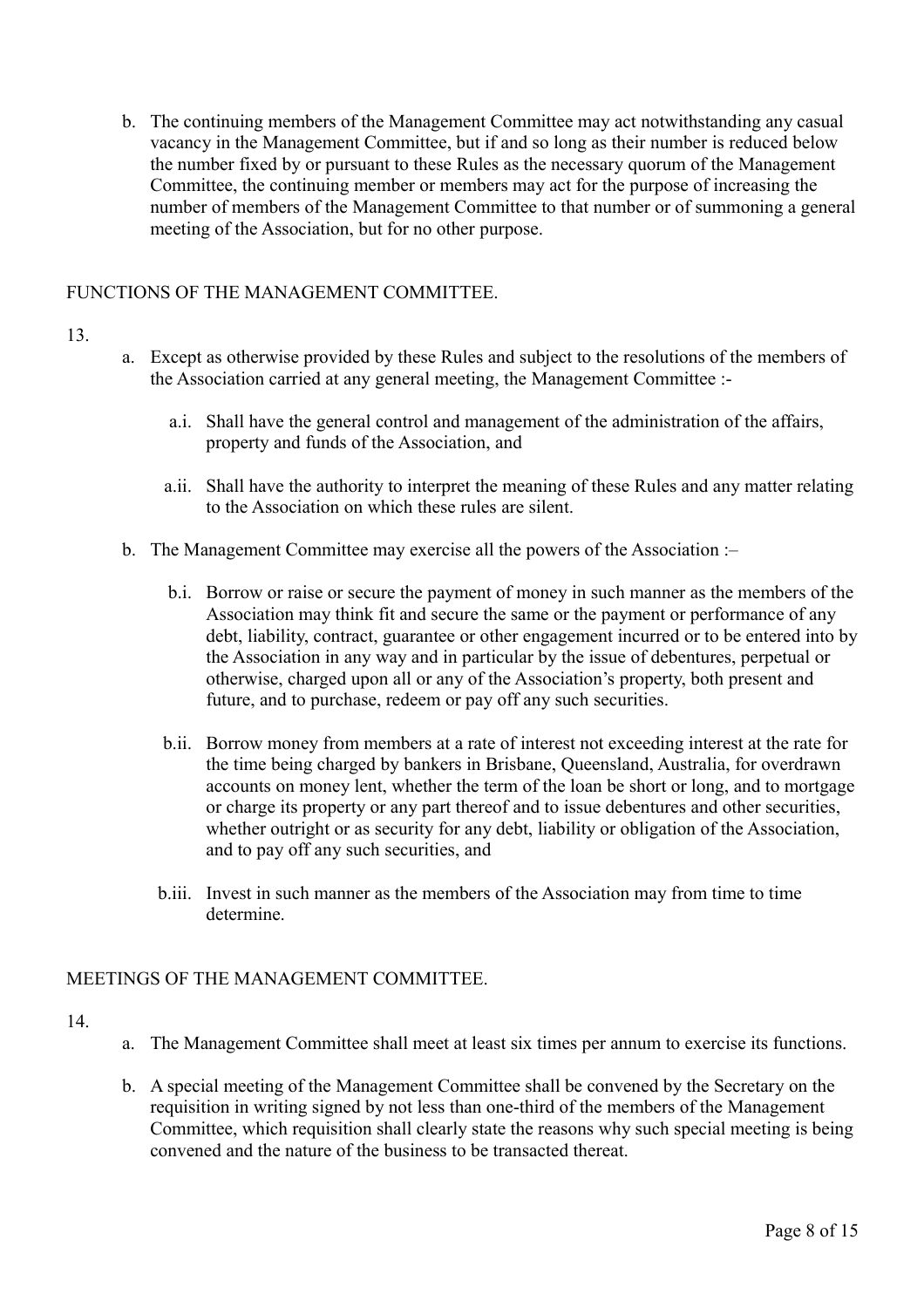- c. At every meeting of the Management Committee a simple majority of a number equal to the number of members elected and / or appointed to the Management Committee as at the close of the last general meeting of the members, shall constitute a quorum.
- d. Subject as previously provided in this rule, the Management Committee may meet together and regulate its proceedings as it thinks fit, provided that questions arising at any meeting of the Management Committee shall be decided by a majority of votes and, in the case of equality of votes, the question shall be deemed to be decided in the negative.
- e. A member of the Management Committee shall not vote in respect of any contract or proposed contract with the Association in which they are interested, or any matter arising there-out, and if they do so vote, their vote shall not be counted.
- f. Not less than fourteen days notice shall be given by the Secretary to the members of the Management Committee of any special meeting of the Management Committee. Such notice shall clearly state the nature of the business to be discussed thereat.
- g. The President shall preside as Chair at every meeting of the Management Committee, or if there is no President, or if at any meeting the President is not present within ten minutes after the time appointed for holding the meeting, the Vice President shall be Chair or if the Vice President is not present at the meeting, then the members may choose one of their number to be Chair of the meeting.
- h. If within half an hour from the time appointed for the commencement of a Management Committee meeting, a quorum is not present, the meeting, if convened on the requisition of members of the Management Committee, shall lapse. In any other case it shall stand adjourned to the same day in the next week at the same time and place, or to such other day and at such other time and place as the Management Committee may determine, and if at the adjourned meeting a quorum is not present within half an hour from the time appointed for the meeting, the meeting shall lapse.

- a. The Management Committee may delegate any of its powers to a sub-committee consisting of such members of the Association as the Management Committee thinks fit. Any subcommittee so formed shall in the exercise of the powers so delegated conform to any regulations that may be imposed on it by the Management Committee.
- b. A sub-committee may elect a Chair of its meetings. If no such Chair is elected, or if at any meeting the Chair is not present within ten minutes after the time appointed for holding the meeting, the members present may choose one of their number to be Chair of the meeting.
- c. A sub-committee may meet and adjourn as it thinks proper. Questions arising at any meeting shall be determined by a majority of votes of the members present and, in the case of an equality of votes, the question shall be deemed to be decided in the negative.
- 16. All acts done in any meeting of the Management Committee or of a sub-committee or by any person acting as a member of the Management Committee shall, notwithstanding that it is afterwards discovered that there was some defect in the appointment of any such member of the Management Committee or person acting as aforesaid, or that the members of the Management Committee or any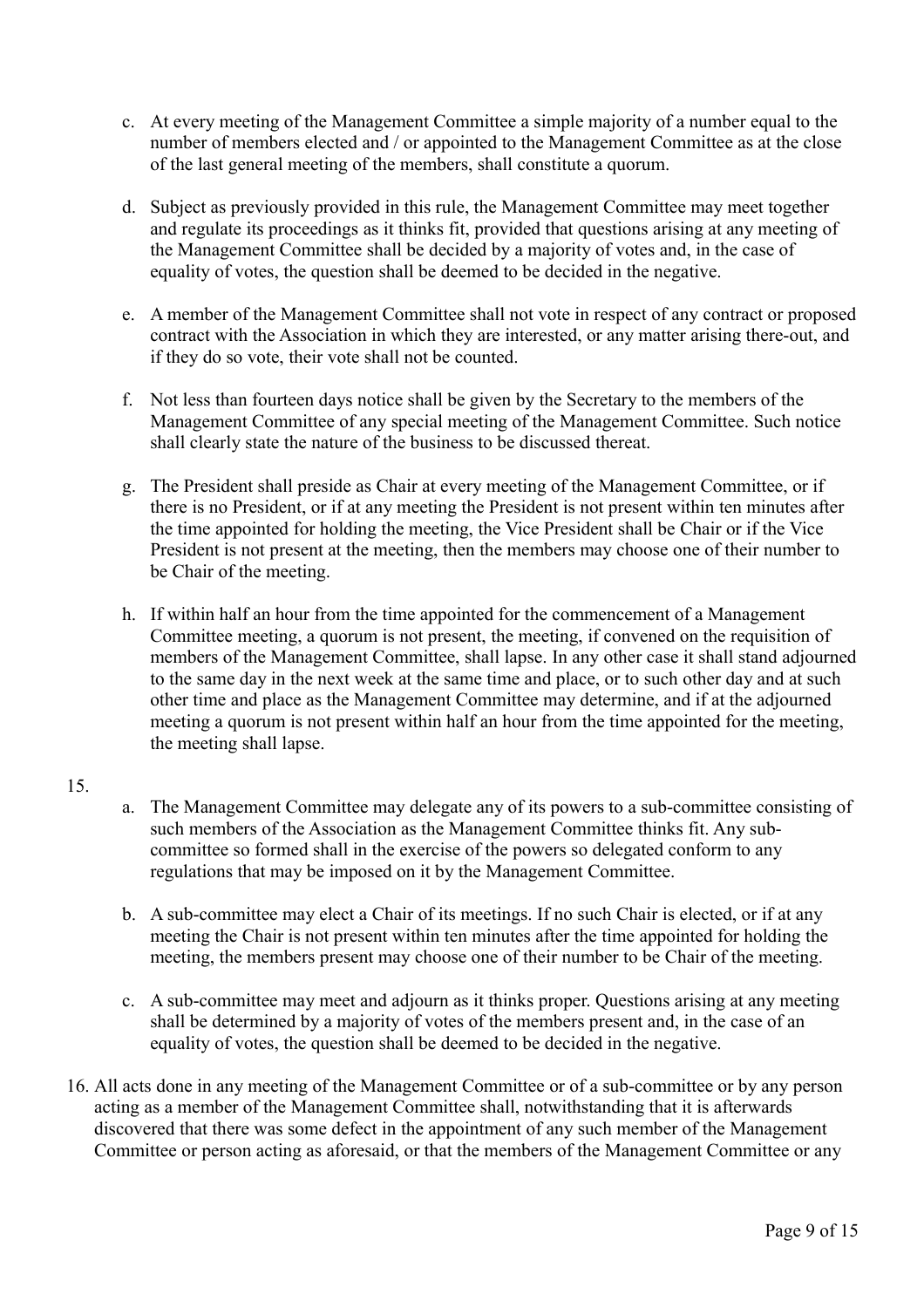of them were disqualified, be as valid as if every such person had been duly appointed and was qualified to be a member of the Management Committee .

17. A resolution in writing signed by all the members of the Management Committee for the time being entitled to receive notice of a meeting of the Management Committee shall be as valid and effectual as if it had been passed at a meeting of the Management Committee duly convened and held. Any such resolution may consist of several documents in like form, each signed by one or more members of the Management Committee.

#### ANNUAL GENERAL OR GENERAL MEETINGS.

#### 18.

- a. The Annual General Meeting shall be held within three months of the close of the financial year.
- b. The business to be transacted at every Annual General Meeting shall be :–
	- b.i. The receiving of the Management Committee's report including the statement of income and expenditure, assets, liabilities, mortgages, charges and securities affecting the property of the Association for the preceding financial year,
	- b.ii. If required receiving of the auditor's report upon the books and accounts for the preceding financial year,
	- b.iii. The election of members of the Management Committee, and
	- b.iv. If required, the appointment of an auditor.
- 19. The Secretary shall convene a special general meeting :–
	- a. When directed to do so by the Management Committee, or
	- b. On the requisition in writing signed by not less than one-third of the members presently on the Management Committee, or not less than the number of ordinary members of the Association which equals double the number of members presently on the Management Committee plus one. Such requisition shall clearly state the reasons why such special general meeting is being convened and the nature of the business to be transacted thereat, or
	- c. On being given a notice in writing of an intention to appeal against the decision of the Management Committee to reject an application for membership or to terminate the membership of any person.

- a. At any general meeting, the number of members required to constitute a quorum shall be double the number of members presently on the Management Committee plus one.
- b. No business shall be transacted at any general meeting unless a quorum of members is present at the time when the meeting proceeds to business. For the purposes of this rule "member" includes a person attending as a proxy or as representing a corporation which is a member.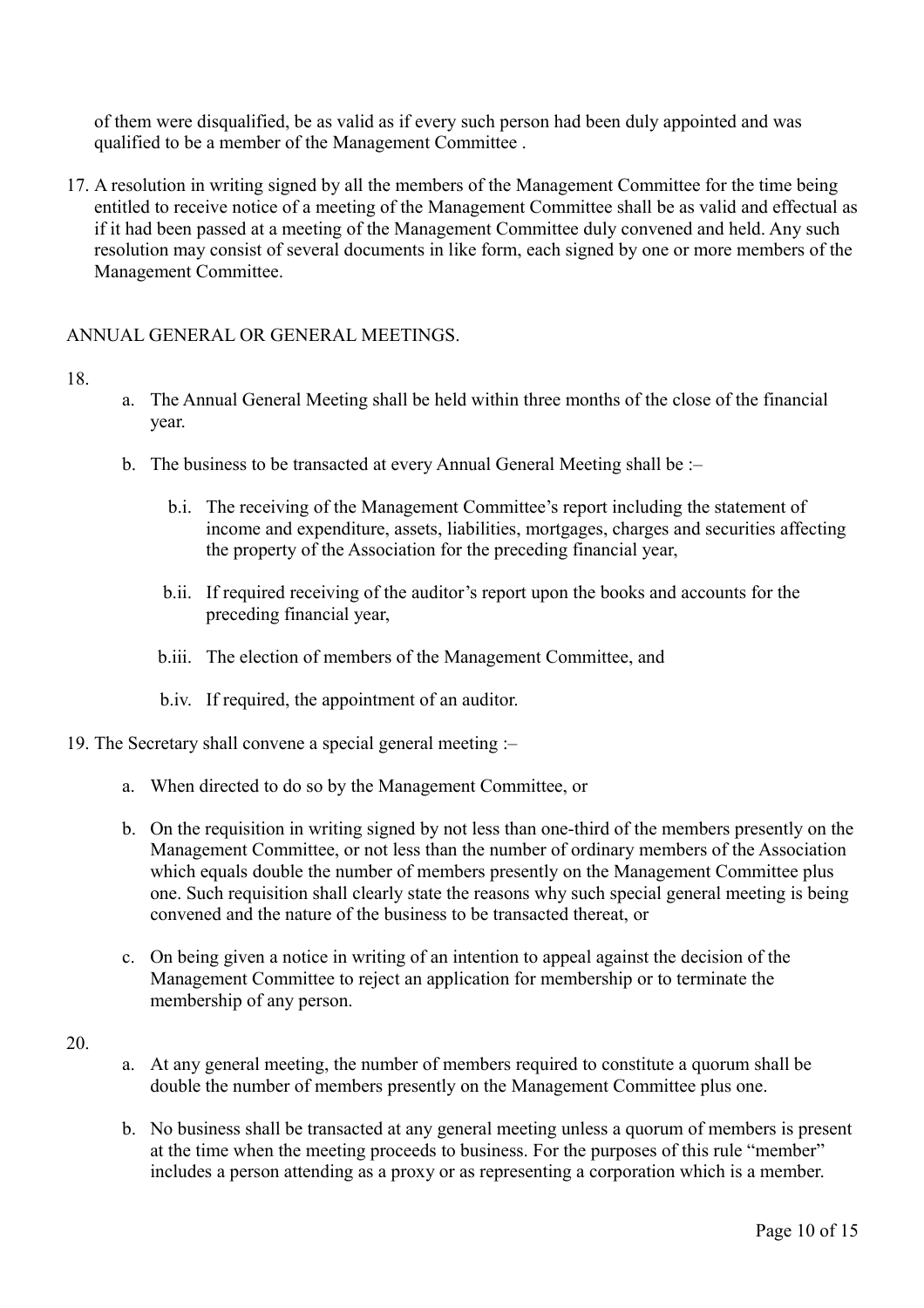- c. If within half an hour from the time appointed for the commencement of a general meeting a quorum is not present, the meeting, if convened upon the requisition of members of the Management Committee or the Association, shall lapse. In any other case it shall stand adjourned to the same day in the next week at the same time and place, or to such other day and at such other time and place as the Management Committee may determine, and if at the adjournment meeting a quorum is not present within half an hour from the time appointed for the meeting, the members present shall be a quorum.
- d. The Chair may, with the consent of any meeting at which a quorum is present (and shall if so directed by the meeting), adjourn the meeting from time to time and from place to place. No business shall be transacted at any adjourned meeting other than the business left unfinished at the meeting from which the adjournment took place. When a meeting is adjourned for thirty days or more, notice of the adjourned meeting shall be given as in the case of an original meeting. Save as aforesaid it shall not be necessary to give any notice of an adjournment or of the business to be transacted at an adjourned meeting.
- a. The Secretary shall convene all general meetings of the Association by giving not less than 14 days notice of any such meeting to the members of the Association.
- b. The manner by which such notice shall be given, shall be determined by the Management Committee, provided that notice of any meeting convened for the purpose of hearing and determining the appeal of a member against the rejection or termination of their membership by the Management Committee, shall be given in writing. Notice of a general meeting shall clearly state the nature of the business to be discussed thereat.
- 22. Unless otherwise provided by these Rules, at every general meeting :–
	- a. The President shall preside as Chair, or if there is no President, or if the President is not present within fifteen minutes after the time appointed for the holding of the meeting or is unwilling to act, the Vice-President shall be the Chair or if the Vice-President is not present or is unwilling to act , then the members present shall elect one of their number to be the Chair of the meeting,
	- b. The Chair shall maintain order and conduct the meeting in a proper and orderly manner,
	- c. Every question, matter or resolution shall be decided by a majority of votes of the members present,
	- d. Every member present shall be entitled to one vote and in the case of an equality of votes the Chair shall have a second or casting vote, provided that no member shall be entitled to vote at any general meeting if their annual subscription is more than one month in arrears at the date of the meeting,
	- e. Voting shall be by show of hands or a division of members, unless not less than one-fifth of the members present demand a ballot, in which event there shall be a secret ballot. The Chair shall appoint two members to conduct the secret ballot in such manner as they shall determine and the result of the ballot as declared by the Chair shall be deemed to be the resolution of the meeting at which the ballot was demanded,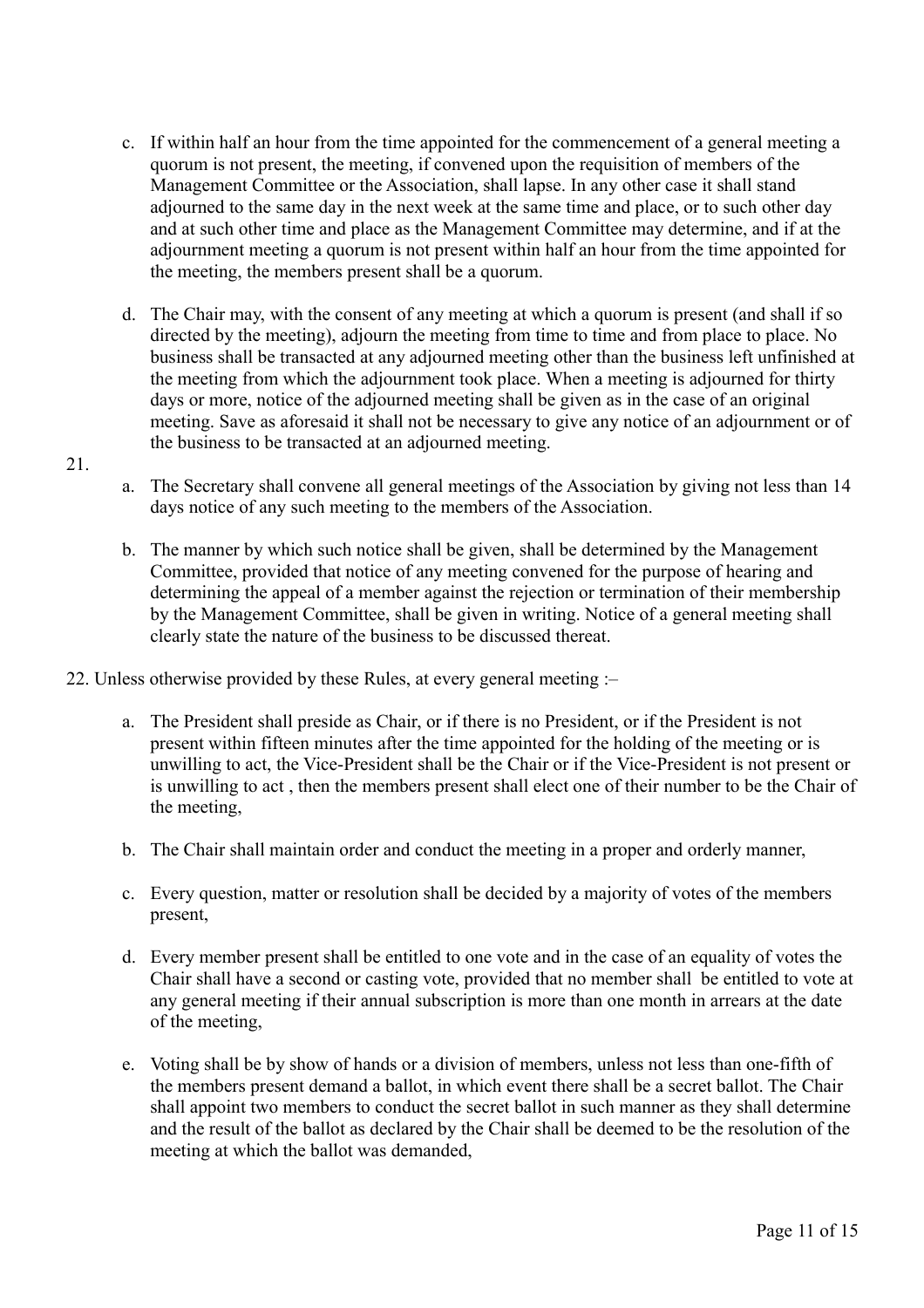- f. A member may vote in person or by proxy or by attorney and on a show of hands every person present who is a member or a representative of a member shall have one vote and in a secret ballot every member present in person or by proxy or by attorney or other duly authorised representative shall have one vote,
- g. The instrument appointing a proxy shall be in writing, in the common or usual form under the hand of the appointer or of their attorney duly authorised in writing or, if the appointer is a corporation, either under seal or under the hand of an officer or attorney duly authorised. A proxy may but need not be a member of the Association. The instrument appointing a proxy shall be deemed to confer authority to demand or join in demanding a secret ballot,
- h. Where it is desired to afford members an opportunity of voting for or against a resolution the instrument appointing a proxy shall be in the following form as circumstances permit:-

#### BRISBANE AREA WICEN GROUP INC.

| of<br>I,<br>$\overline{ }$<br>being a member of the above named Association, hereby appoint            |                                      |                                              |                                                  |  |
|--------------------------------------------------------------------------------------------------------|--------------------------------------|----------------------------------------------|--------------------------------------------------|--|
|                                                                                                        | of<br>of                             |                                              | , or failing them,<br>,, as my proxy to vote for |  |
| me on my behalf at the                                                                                 |                                      | (Annual) General Meeting of the Association, |                                                  |  |
| to be held on the                                                                                      | day of                               | , 20                                         | , and at any adjournment thereof.                |  |
| Signed this                                                                                            | day of                               | , 20                                         |                                                  |  |
|                                                                                                        |                                      | Signature                                    |                                                  |  |
| This form is to be used                                                                                | in favour of<br>against<br>$\bullet$ | the resolution                               |                                                  |  |
| * Strike out whichever is not desired. (Unless otherwise instructed, the proxy may vote as they thinks |                                      |                                              |                                                  |  |

 $fit.$ ):

- i. The instrument appointing a proxy shall be deposited with the Secretary prior to the commencement of any meeting or adjourned meeting at which the person named in the instrument proposes to vote, and
- j. The Secretary shall cause full and accurate minutes of all questions, matters, resolutions and other proceedings of every Management Committee meeting and general meeting to be entered or recorded in a book or other media to be open for inspection at all reasonable times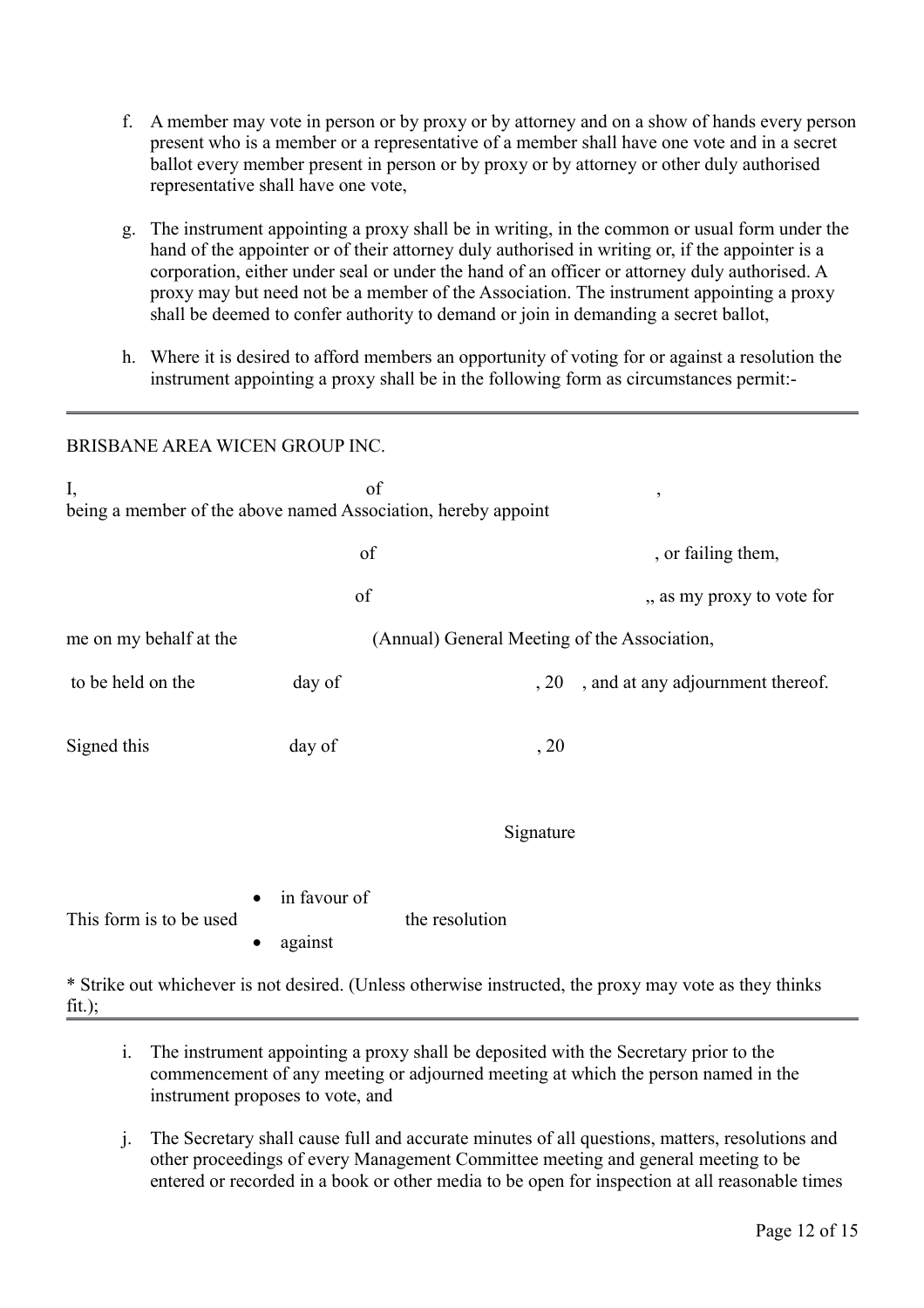by any financial member who previously applies to the Secretary for that inspection. For the purposes of ensuring the accuracy of the recording of such minutes, the minutes of every Management Committee meeting shall be signed by the Chair of that meeting or the Chair of the next Management Committee meeting verifying their accuracy. Similarly, the minutes of every general meeting shall be signed by the Chair of that meeting or the Chair of the next succeeding general meeting.

Provided that the minutes of any Annual General Meeting shall be signed by the Chair of that meeting or the Chair of the next succeeding general meeting or Annual General Meeting.

## BY-LAWS.

23. The Management Committee may from time to time to time make, amend or repeal by-laws, not inconsistent with these Rules, for the internal management of the Association and any by-law may be set aside by a general meeting of the members.

## ALTERATION OF RULES

24. Subject to the provisions of the Associations Incorporation Act 1981 and amendments, these Rules may be amended, rescinded or added to from time to time by a special resolution carried at any general meeting, provided that no such amendment, rescission or addition shall be valid unless the same shall have been previously submitted to and approved by the Under Secretary, Department of Justice, Brisbane, or their successors.

## COMMON SEAL.

25. The Management Committee shall provide for a Common Seal and for its safe custody. The Common Seal shall only be used by the authority of the Management Committee and every instrument to which the seal is affixed shall , be signed by a member of the Management Committee and shall be countersigned by the Secretary or by a second member of the Management Committee or by some other person appointed by the Management Committee for the purpose.

## FUNDS AND ACCOUNTS.

- a. The funds of the Association shall be banked in the name of the Association in such financial institution as the Management Committee may from time to time direct.
- b. Proper books and accounts shall be kept and maintained either in written, printed or electronic form in the English language showing correctly the financial affairs of the Association and the particulars usually shown in books of a like nature.
- c. All moneys shall be banked as soon as practicable after receipt thereof.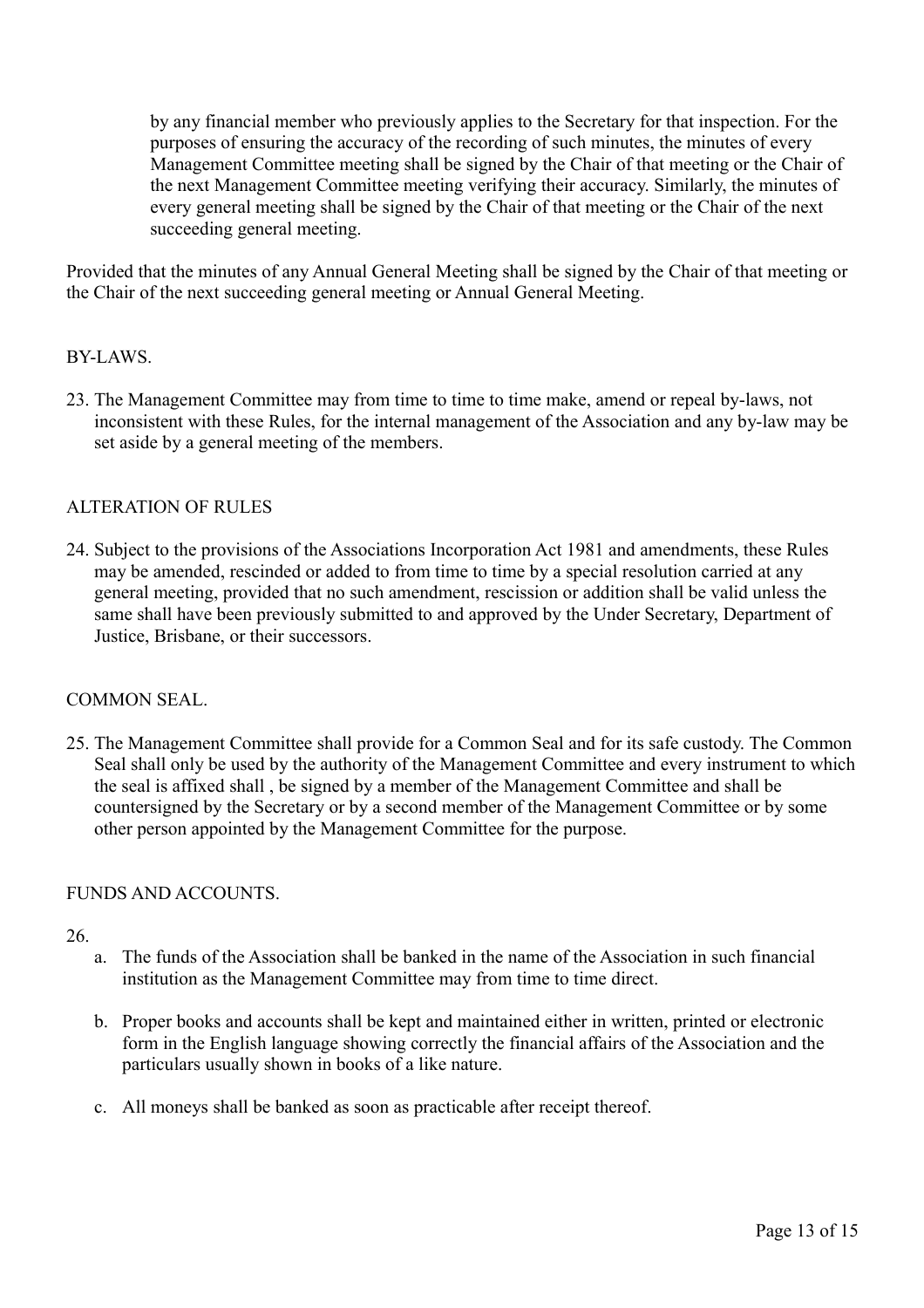- d. All amounts of twenty dollars or over shall be paid by cheque signed or other transfer authorised by any two , of the President, Secretary, Treasurer or other member authorised from time to time by the Management Committee.
- e. Cheques shall be crossed "not negotiable" except those in payment of wages, allowances or petty cash recoupments which may be left open.
- f. The Management Committee shall determine the amount of petty cash which shall be kept on the imprest system.
- g. All expenditures shall be approved or ratified at a Management Committee meeting.
- h. As soon as practicable after the end of the financial year , the Treasurer shall cause to be prepared a statement containing particulars of :
	- a. The income and expenditure for the financial year just ended, and
	- b. The assets and liabilities and of all mortgages, charges and securities affecting the property of the Association at the close of that year.
- i. All such statements shall be examined by the Management Committee or Auditor, if required, who shall present their report upon such audit to the Secretary prior to the holding of the Annual General Meeting next following the financial year in respect to which such audit was made.
- j. The income and property of the Association whence soever derived shall be used and applied solely in promotion of its objects and in the exercise of its powers as set out herein and no portion thereof shall be distributed, paid or transferred directly or indirectly by way of dividend, bonus or otherwise by way of profit to or amongst the members of the Association provided that nothing herein contained shall prevent the payment in good faith of interest to any such member in respect of moneys advanced by them to the Association or to any member of the Association or other person in return for any services actually rendered to the Association provided further that nothing herein contained shall be construed so as to prevent the payment or repayment to any member of out-of-pocket expenses, money lent, reasonable and proper charges for goods hired by the Association or reasonable and proper rent for premises demised or let to the Association.

## DOCUMENTS.

27. The Management Committee shall provide for the safe custody of the books, documents, electronic records, instruments of title and securities of the Association.

## FINANCIAL YEAR.

28. The financial year of the Association shall close on the  $30<sup>th</sup>$  day of June each year.